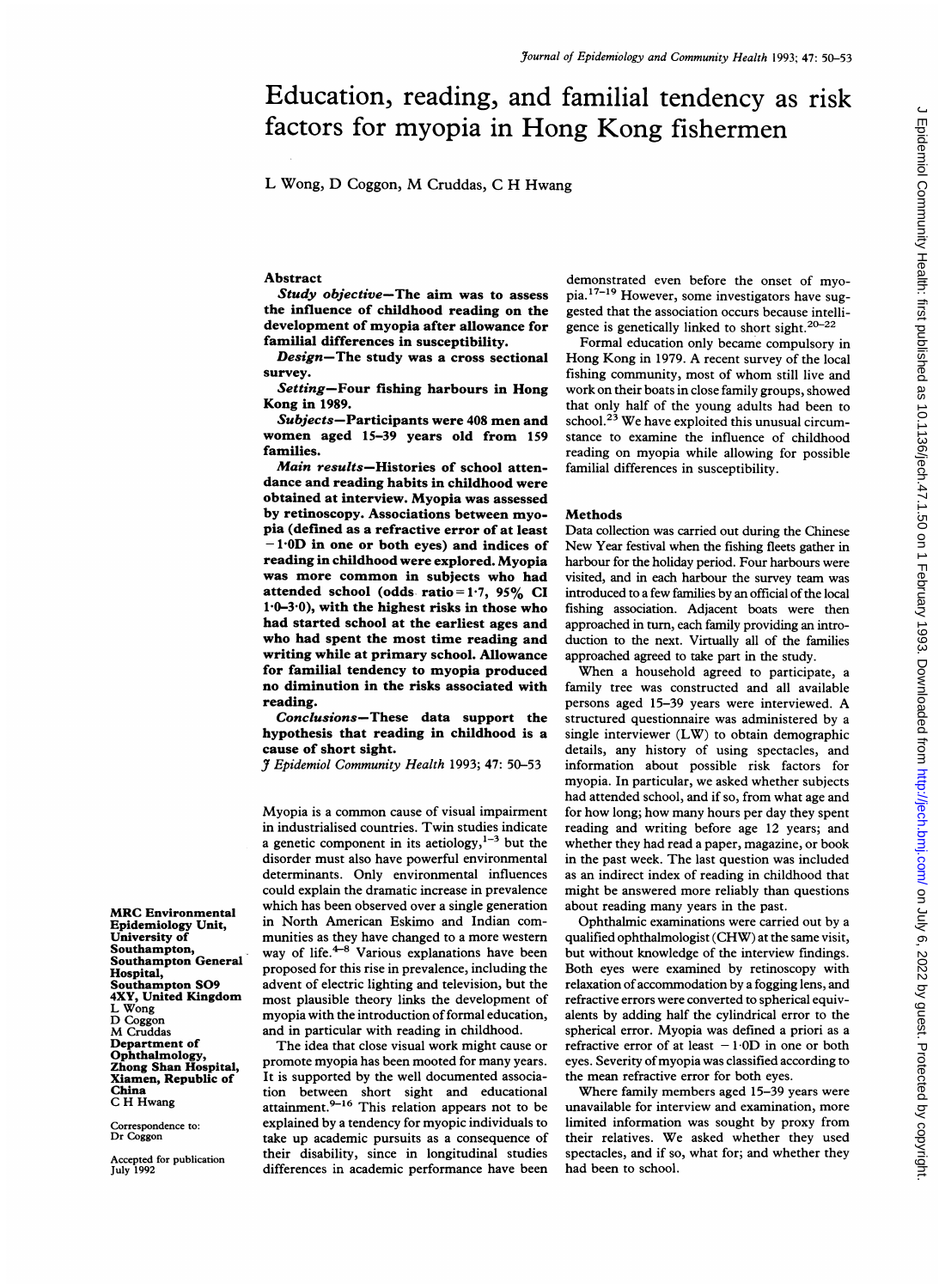Environmental risk factors for myopia were examined by logistic regression with allowance for age (in five year strata) and sex. The potential influence of genetic predisposition was explored by first deriving each subject's fitted probability of myopia from a logistic regression model incorporating age, sex, and key environmental risk factors. A subject's familial tendency to myopia was then scored by comparing the number of cases of myopia among his first degree relatives in the study sample with that expected from their fitted probabilities of the disorder. Tendencies were ranked according to the probability of obtaining a deficit or excess of myopia in first degree relatives as extreme as that observed, and were grouped in quintiles. This grouped measure of familial tendency was then entered into the logistic regression model along with the environmental risk factors.

## Results

One hundred and fifty nine families took part in the study, and these included 1018 persons aged 15-39 years. Four hundred and eight subjects (277 men and 131 women) were interviewed in

Table I Associations of myopia with indices of reading. The analysis included all subjects who were interviewed and examined. Each risk factor was examined independently with adjustment for age (in five strata) and sex.

|                                                   |        | Number of subjects | Odds ratio (with $95%$ |  |
|---------------------------------------------------|--------|--------------------|------------------------|--|
| Risk factor                                       | Myopic | Not myopic         | confidence interval)   |  |
| Attended school                                   |        |                    |                        |  |
| No                                                | 28     | 124                |                        |  |
| Yes                                               | 67     | 187                | $1.7(1.0-3.0)$         |  |
| Years of school attendance                        |        |                    |                        |  |
| Never at school                                   | 28     | 124                |                        |  |
| $1 - 3$                                           | 25     | 63                 | $1.9(1.0-3.6)$         |  |
| $4 - 6$                                           | 28     | 87                 | $1.5(0.8-2.9)$         |  |
| $7 - 10$                                          | 14     | 37                 | $1.8(0.8-4.0)$         |  |
| Age started at school                             |        |                    |                        |  |
| Never at school                                   | 28     | 124                |                        |  |
| $10 - 16$                                         | 16     | 43                 | $1.8(0.9 - 3.7)$       |  |
| $8-9$                                             | 15     | 56                 | $1.3(0.6-2.7)$         |  |
| 7                                                 | 17     | 47                 | $1.7(0.8-3.7)$         |  |
| $4 - 6$                                           | 19     | 41                 | $2.3(1.1-4.9)$         |  |
| Hours/d reading and writing before age 12         |        |                    |                        |  |
|                                                   | 39     | 151                |                        |  |
|                                                   | 18     | 72                 | $1.0(0.5-1.9)$         |  |
|                                                   | 24     | 55                 | $1.7(0.9 - 3.3)$       |  |
| $\begin{array}{c} 0 \\ 1 \\ 2 \\ 3 + \end{array}$ | 14     | 33                 | $1.7(0.8-3.6)$         |  |
| Read a paper, magazine, or book in past week      |        |                    |                        |  |
| No                                                | 53     | 201                |                        |  |
| Yes                                               | 42     | 110                | $1.5(0.9 - 2.4)$       |  |

Table II Associations of myopia with television viewing and sleeping habits in childhood. The analysis included all subjects who were interviewed and examined. Each risk factor was examined independently with adjustment for age (in five strata) and sex.

|                                                        |        | Number of subjects | Odds ratio (with $95%$ |  |
|--------------------------------------------------------|--------|--------------------|------------------------|--|
| Risk factor                                            | Myopic | Not myopic         | confidence interval)   |  |
| Had television before age 12                           |        |                    |                        |  |
| No                                                     | 36     | 141                |                        |  |
| Yes                                                    | 59     | 170                | $1.7(0.9 - 3.4)$       |  |
| Years with television before age 12                    |        |                    |                        |  |
| 0                                                      | 36     | 141                |                        |  |
| $1 - 3$                                                | 26     | 45                 | $2.5(1.2-5.1)$         |  |
| $4 - 6$                                                | 14     | 65                 | $0.9(0.4-2.2)$         |  |
| $7 - 12$                                               | 19     | 60                 | $1.3(0.5 - 3.3)$       |  |
| Hours/d watching television before age 12              |        |                    |                        |  |
| Never had television                                   | 36     | 141                |                        |  |
| $1 - 2$                                                | 21     | 60                 | $1.7(0.8-3.7)$         |  |
| $3 - 4$                                                | 24     | 76                 | $1.7(0.8-3.6)$         |  |
| $5+$                                                   | 14     | 34                 | $2.1(0.8-5.4)$         |  |
| Slept in daylight or with light on<br>during childhood |        |                    |                        |  |
| No                                                     | 77     | 255                |                        |  |
| Yes                                                    | 18     | 53                 | $1.1(0.6-2.1)$         |  |

person and examined, while more limited information was obtained by proxy for the remaining 610.

Among the 408 subjects who were at home when the survey team visited, refractive errors varied from  $-8.0D$  to  $+3.5D$  with mean  $-0.55D$ and standard deviation  $1.18D$ . Ninety five (23%) were myopic according to the criteria which had been specified before the analysis began.

Table <sup>I</sup> summarises the relation of myopia to various indices of reading in the subjects who were interviewed and examined. After allowance for age and sex, myopia was associated both with school attendance  $(OR = 1.7, 95\% \text{ CI } 1.0-3.0)$ and with having read a paper, magazine, or book in the past week  $(OR = 1.5, 95\% \text{ CI } 0.9-2.4).$ There was no clear dose-response effect in relation to the number of years spent at school, but the risk of myopia tended to be greatest in those who had started school at the youngest age, and who had spent the most time per day reading and writing before the age of 12. We found no evidence that this effect depended on the type of light (natural or artificial) used for reading.

Table II shows the relation of myopia to television viewing and sleeping habits in childhood. Myopia was more common in subjects who had had a television before they were 12  $(OR = 1.7, 95\% \text{ CI } 0.9-3.4)$ , and risk increased with the time per day spent watching television, although not with duration of television ownership in childhood. Sleeping in a lighted room during childhood showed no relation to myopia.

Table III shows the association of television viewing and indices of reading with severity of myopia. For each risk factor, odds ratios were highest for the largest refractive errors.

In exploring the potential confounding effect of genetic predisposition on associations with environmental risk factors, we used the variables "hours/day reading and writing before age 12" and "hours/day watching television before age 12" together with age and sex to derive fitted probabilities of myopia and thence familial tendency scores. Data on at least one first degree relative were available for 298 subjects. Table IV summarises the findings when familial tendency and environmental risk factors were examined simultaneously in a logistic model. Risk of myopia was increased in subjects with a familial tendency to the disorder, and particularly in the highest quintile of the familial tendency distribution (OR =  $5.1$ ,  $95\%$  CI 2.0-12.7). However, familial predisposition did not explain the environmental associations. In particular, the risks associated with reading were if anything exaggerated when familial tendency and television viewing were taken into account. A similar exaggeration was observed if age at starting school was used as the measure of close visual activity rather than reported time spent reading.

To check for possible bias from the unavailability of some family members, we analysed the information on use of spectacles and school attendance that was obtained for all 1018 subjects, whether or not they were present when the survey team visited. Six hundred and seventeen subjects  $(61\%)$  had been to school, and 164 (16%) wore spectacles for short sight. After allowance for age and sex, use of spectacles for short sight was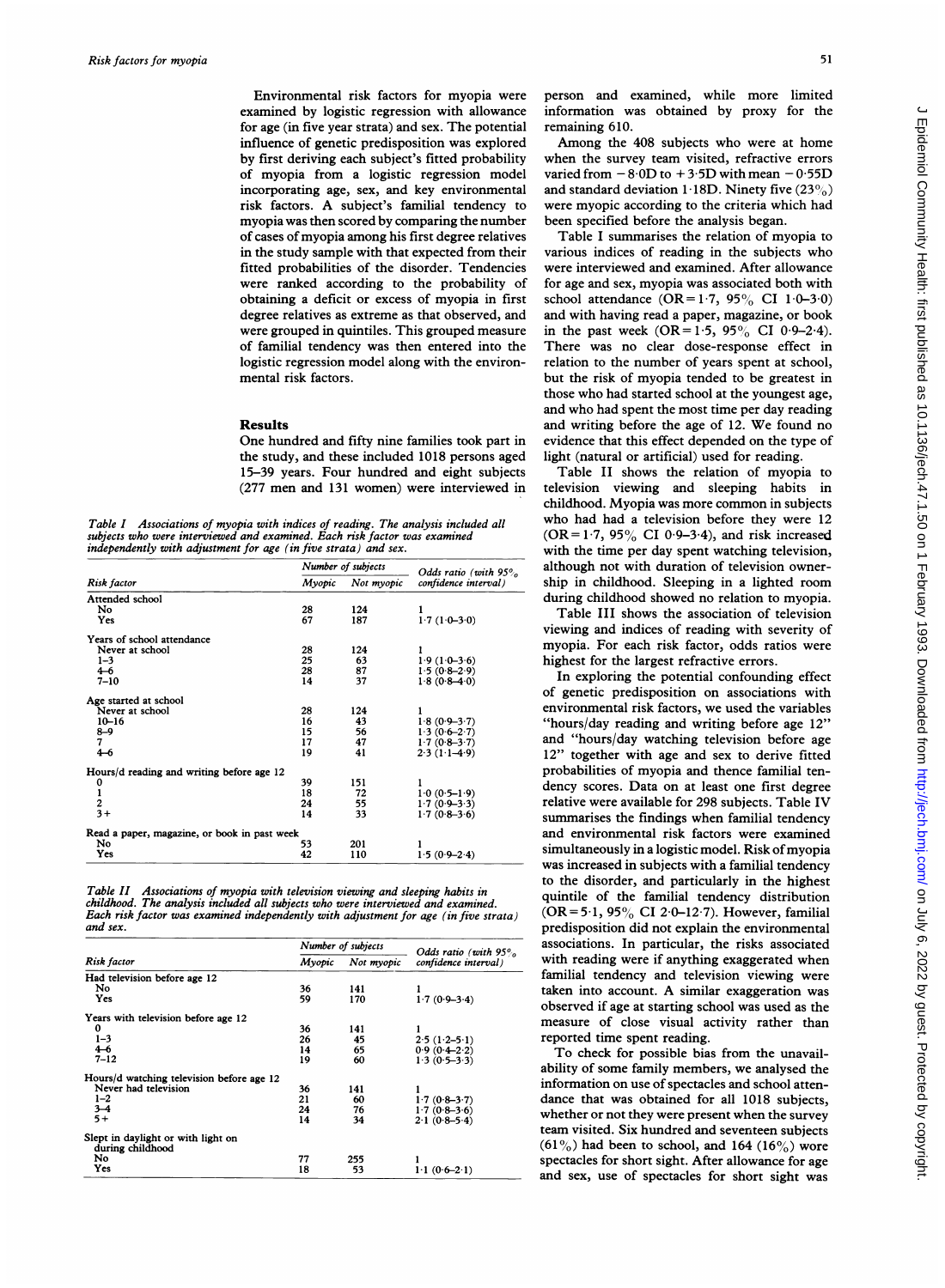Table III Severity of myopia in relation to reading and television. The analysis Included all subjects who were interviewed and examing una cercossom. I ne analysis<br>included all subjects who were interviewed and examined independently with allowance for age (in five strata) and sex. Severity of<br>myopia

|                                                    |           | Severity of myopia (in dioptres) |                    |                  |                                                    |                 |                        |  |
|----------------------------------------------------|-----------|----------------------------------|--------------------|------------------|----------------------------------------------------|-----------------|------------------------|--|
| Risk factor                                        | Not       |                                  | $0.25 - 0.99$      |                  | $1.00 - 1.74$                                      |                 | $1.75+$                |  |
|                                                    | myopic(n) | n                                | OR $(95\% \ CI)$   | $\boldsymbol{n}$ | OR $(95\% \ CI)$                                   | n               | OR $(95\% \ CI)$       |  |
| Attended school                                    |           |                                  |                    |                  |                                                    |                 |                        |  |
| No                                                 | 110       | 20 1                             |                    | 12 <sub>1</sub>  |                                                    | 10 <sub>1</sub> |                        |  |
| Yes                                                | 160       |                                  | 32 $1.2(0.6-2.2)$  |                  | $25 \t14 (0.6 - 3.1)$                              |                 | 37 27 $(1.2-6.1)$      |  |
| Hours/d reading<br>and writing before<br>age 12    |           |                                  |                    |                  |                                                    |                 |                        |  |
| 0                                                  | 135       | 21                               |                    | 171              |                                                    | 17 1            |                        |  |
| > 0                                                | 135       |                                  | 31 1.5 $(0.8-2.9)$ |                  | $20 \quad 1 \cdot 0 \quad (0 \cdot 5 - 2 \cdot 2)$ |                 | 30 $1.6(0.8-3.3)$      |  |
| Read a paper,<br>magazine, or book<br>in past week |           |                                  |                    |                  |                                                    |                 |                        |  |
| No                                                 | 181       | 28 1                             |                    | 23 1             |                                                    | 22 1            |                        |  |
| Yes                                                | 89        |                                  | $24$ 1.9 (1.0-3.5) |                  | $14 \quad 1 \quad 2 \quad (0 \cdot 6 - 2 \cdot 4)$ |                 | $25$ $2.3$ $(1.2-4.4)$ |  |
| Had television<br>before age 12                    |           |                                  |                    |                  |                                                    |                 |                        |  |
| No                                                 | 122       | 25                               | -1                 | 16 1             |                                                    | 14              | - 1                    |  |
| Yes                                                | 148       | 27                               | $0.8(0.4-1.9)$     |                  | $21 \t0.7(0.2-2.0)$                                |                 | 33 $2.1(0.9-5.2)$      |  |
| $OR = odds ratio$ ; $CI = confidence interval$     |           |                                  |                    |                  |                                                    |                 |                        |  |

strongly associated with school attendance (OR =  $12.4$ , 95% CI 6.3-24.2). The association for those not interviewed  $(OR = 11.4)$  was of a similar order to that in those available for examination ( $OR = 16.9$ ). These much higher odds ratios than in the analyses based on measured refraction reflected a tendency for school attenders to obtain spectacles more frequently at <sup>a</sup> given level of refractive error. The potential confounding effect of familial tendency was examined for the 1018 subjects as in the main analysis, but with use of spectacles for short sight as the outcome variable, and fitted probabilities based on age, sex, and school attendance. Risk of spectacle use increased steeply with familial tendency, but after adjustment for this, the association with having been to school was virtually unchanged.  $(OR = 12.9, 95\% \text{ CI } 6.5-25.8).$ 

### **Discussion**

Our findings indicate that the association between myopia and educational attainment is not

Table IV Associations of myopia with reading, television viewing, and familial tendency. The analysis included all subjects who were interviewed and examined and for whom at least one first degree relative was interviewed and examined. All risk factors were examined simultaneously in a single logistic regression model.

|                                             | Number of subjects | Odds ratio (with $95\%$ |                         |  |
|---------------------------------------------|--------------------|-------------------------|-------------------------|--|
| Risk factor                                 | Myopic             | Not myopic              | confidence interval)    |  |
| Sex                                         |                    |                         |                         |  |
| male                                        | 48                 | 176                     |                         |  |
| female                                      | 18                 | 56                      | $1.0(0.5-2.0)$          |  |
| Age (years)                                 |                    |                         |                         |  |
| 15–19                                       | 22                 | 71                      |                         |  |
| $20 - 24$                                   | 22                 | 65                      | $1.1(0.5-2.5)$          |  |
| $25 - 29$                                   | 10                 | 49                      | $0.9(0.3 - 2.4)$        |  |
| $30 - 34$                                   | 8                  | 28                      | $1.4(0.4-4.9)$          |  |
| $35 - 39$                                   | 4                  | 19                      | $10(0.2-4.8)$           |  |
| Hours/day reading and writing before age 12 |                    |                         |                         |  |
| 0                                           | 21                 | 109                     |                         |  |
| $\frac{1}{2}$<br>3+                         | 15                 | 57                      | $1.4(0.6-3.2)$          |  |
|                                             | 17                 | 44                      | $1.8(0.8-4.1)$          |  |
|                                             | 13                 | 22                      | $3.3(1.3 - 8.5)$        |  |
| Hours/day watching television before age 12 |                    |                         |                         |  |
| Never had television                        | 21                 | 93                      |                         |  |
| $1 - 2$                                     | 15                 | 50                      | $1.5(0.6-3.8)$          |  |
| $3 - 4$                                     | 19                 | 62                      | $1.2(0.5-3.1)$          |  |
| $5+$                                        | 11                 | 27                      | $1.7(0.5-5.2)$          |  |
| Familial tendency                           |                    |                         |                         |  |
| first quintile                              | 9                  | 51                      |                         |  |
| second quintile                             | 9                  | 49                      | $1 \cdot 1 (0.4 - 3.1)$ |  |
| third quintile                              | 9                  | 52                      | $1.0(0.4-2.8)$          |  |
| fourth quintile                             | 13                 | 46                      | $1.6(0.6-4.3)$          |  |
| fifth quintile                              | 26                 | 34                      | $5.1(2.0-12.7)$         |  |

explained by a confounding effect of familial tendency to the disorder. This suggests that it is not <sup>a</sup> consequence of genetic linkage with intelligence. An adverse effect of reading in childhood seems <sup>a</sup> more likely explanation.

During the Chinese New Year festival virtually all fishing boats return to harbour. Thus our sampling frame is likely to have been representative. Unfortunately, we were not able to examine all selected family members in our target age range. Some, particularly women who had married, were living elsewhere, and others were not at home when the survey team visited. However, we were able to obtain information about use of spectacles among these missing subjects. Interpretation is complicated by the observed tendency for school attenders to obtain glasses more often than non-attenders at <sup>a</sup> given level of myopia. Nevertheless, the persistence of the association between school attendance and use of spectacles for myopia, after allowance for familial tendency, suggests that the parallel finding in the subset of subjects who underwent examination was not simply a product of selection bias.

Ideally, refraction would have been assessed after cycloplegia, but we were concerned that use of mydriatics might substantially reduce response rates. Any errors from the use of <sup>a</sup> fogging lens rather than cycloplegia should be nondifferential, and thus would tend to obscure rather than exaggerate associations.

There is no generally accepted definition of myopia in epidemiological studies, and the criterion which we adopted in our main analysis was to some extent arbitrary. It was chosen, however, before the analysis was carried out. Furthermore, when severity of myopia was examined, associations were strongest for the largest refractive errors (table III). This suggests that the definition of myopia was not a critical determinant of our findings.

Our questionnaire included several indices of reading in childhood, all of which were associated with myopia. Proxy measures such as educational history were used in addition to <sup>a</sup> direct report of time spent reading before age 12 (ie, while at primary school), because they were likely to be recalled more reliably. When allowance was made for familial tendency, the relation of reading to myopia was if anything strengthened. We conclude that genetic susceptibility is unlikely to be an important confounding variable.

Other investigators have also linked myopia with reading,<sup>11 14</sup> and in one study an association with nearwork (including reading) persisted after allowance for education.<sup>24</sup> A role for close visual activity in the aetiology of short sight is supported by the observation that monkeys become myopic when reared in hooded restraining chairs to prevent distant vision.25 26 It has been proposed that accommodation raises intraocular pressure and that this leads to myopia through elongation of the eyeball.27 But local retinal mechanisms might also be important. Chicks raised with either the nasal or temporal half of their visual field impaired by <sup>a</sup> white translucent occluder develop myopia selectively in the deprived part of the retina,28 and this has prompted the theory that myopia results from a failure of non-foveal retinal neurones to resolve the letters on <sup>a</sup> printed page because of their large receptive fields.